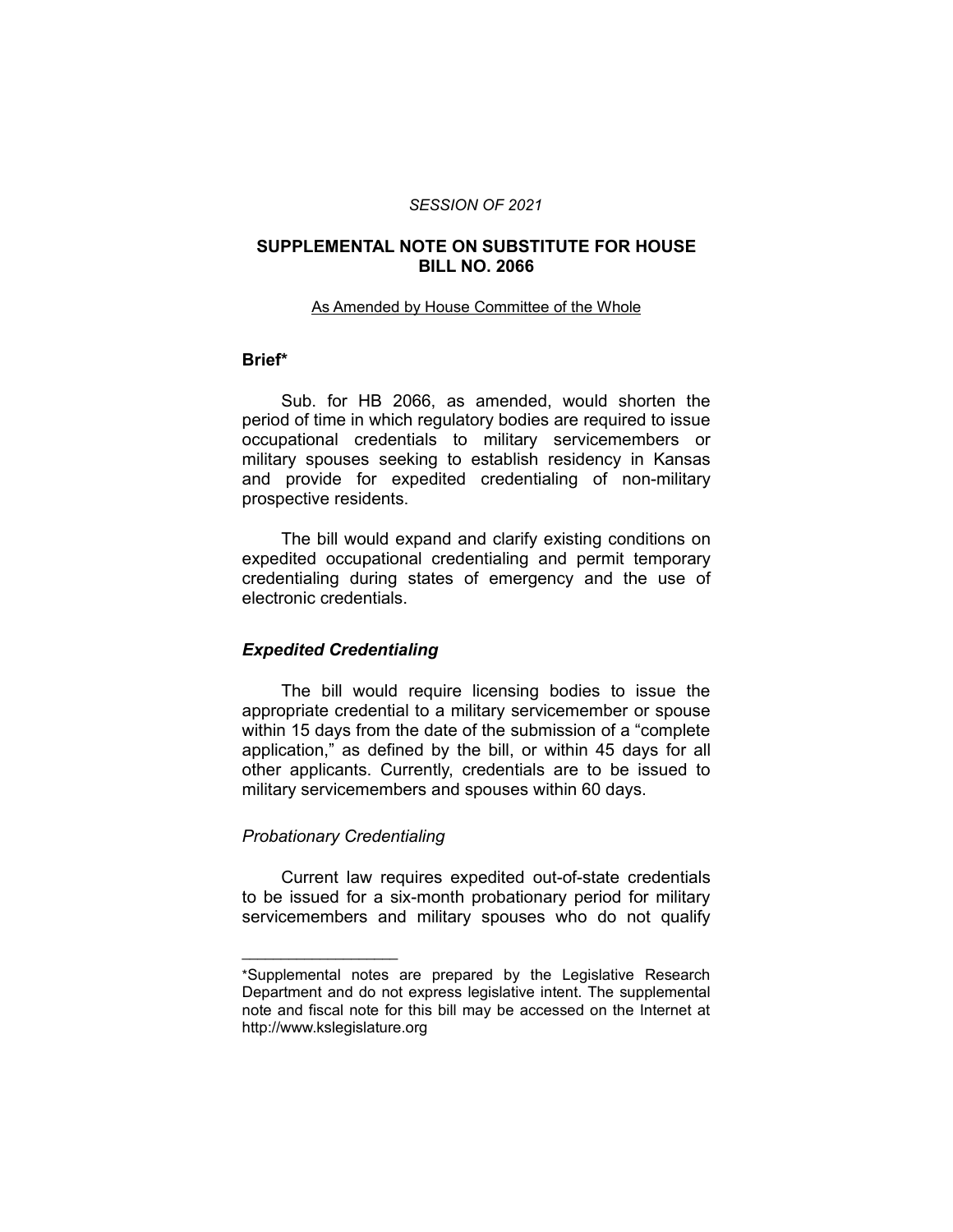under the applicable Kansas law by endorsement, reinstatement, or reciprocity statutes, but meet certain other requirements. The bill would modify this provision by giving discretion to licensing bodies to grant credentials to applicants and would also modify the qualifications for credentialing, such that any applicant would be required to:

- Hold a valid out-of-state current credential from another state, district, or territory of the United States that authorizes a similar scope of practice, as defined by the bill. Current law requires the credential to be equivalent to that established by the relevant Kansas licensing body;
- Have worked for at least one year in the relevant occupation;
- Not have a disqualifying criminal record; and
- Show proof of solvency, financial standing, bonding, or insurance as required by the licensing body.

The bill would define "scope of practice" as procedures, actions, processes, and work a person may perform under a government-issued credential.

The bill would provide for probationary credentialing on the basis of work experience. Licensing bodies would be granted discretion to issue a probationary credential to an applicant who:

- Worked in an occupation that was not a regulated profession in the other state for at least three of the four immediately preceding years; and
- Does not hold a valid out-of-state current credential from another state, district, or territory of the United States that authorizes a similar scope of practice,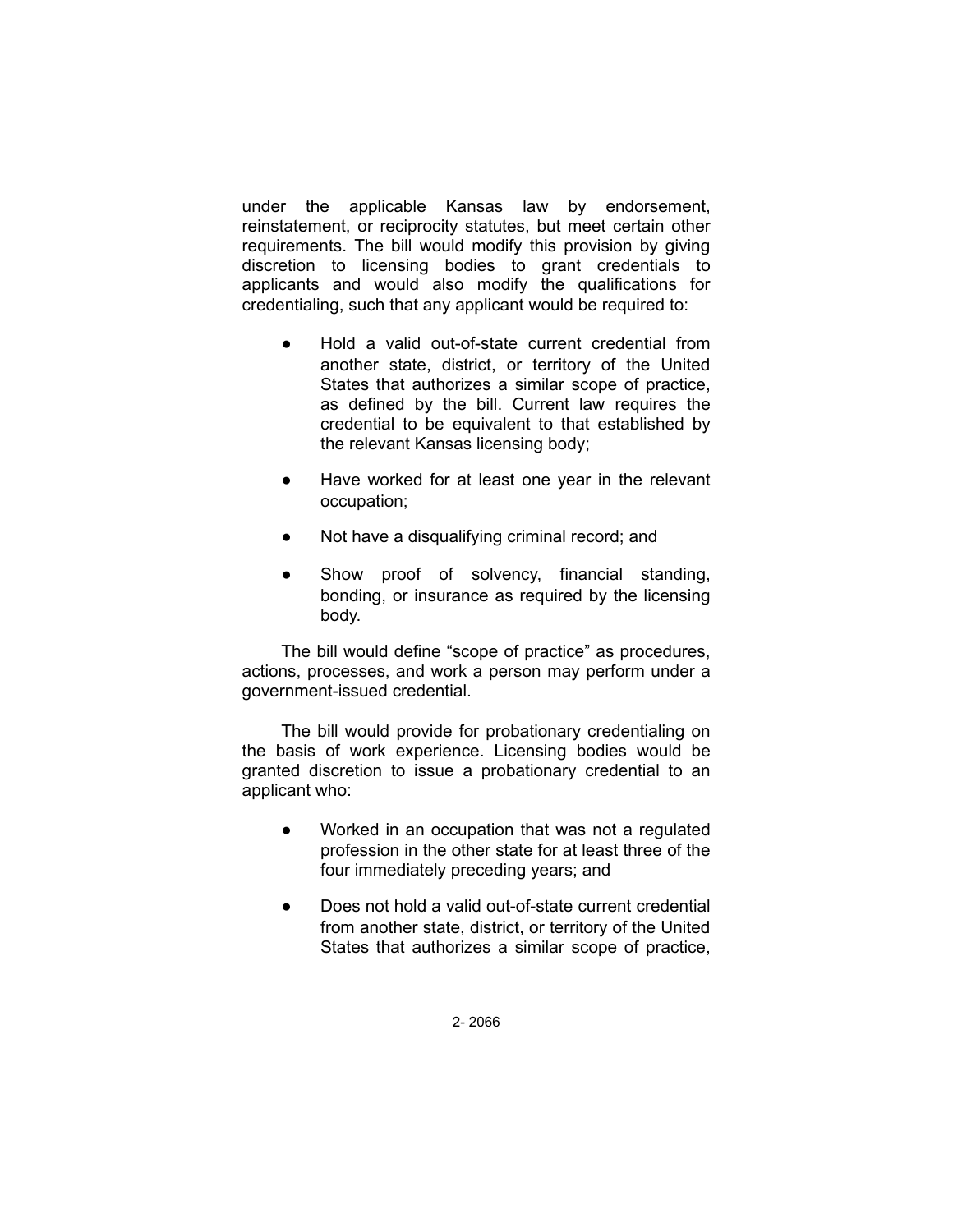but who otherwise meet the requirements for probationary credentialing.

The bill would also provide for probationary credentialing on the basis of "private certification" as defined by the bill.

Licensing bodies would be granted discretion to issue a probationary credential to an applicant who:

- Holds a current and valid private certification;
- Worked in an occupation that was not a regulated profession in the other state for at least two years;
- Is in good standing by the organization that issued the private certification; and
- Otherwise meets the requirements for probationary credentialing.

The bill would grant the right to deny probationary credentials based on private certification or work experience if the licensing body finds on specific grounds that issuing a credential would jeopardize the health and safety of the public.

### *Temporary Permits*

The bill would provide for licensing bodies to issue temporary occupational permits to applicants whose out-ofstate credential, private certification, or work experience is determined by the licensing body to not authorize a similar scope of practice, provided that doing so would not jeopardize the health and safety of the public.

Temporary occupational permits would allow applicants to lawfully practice their occupation while completing any specific requirements to practice in Kansas that were not required in the other state.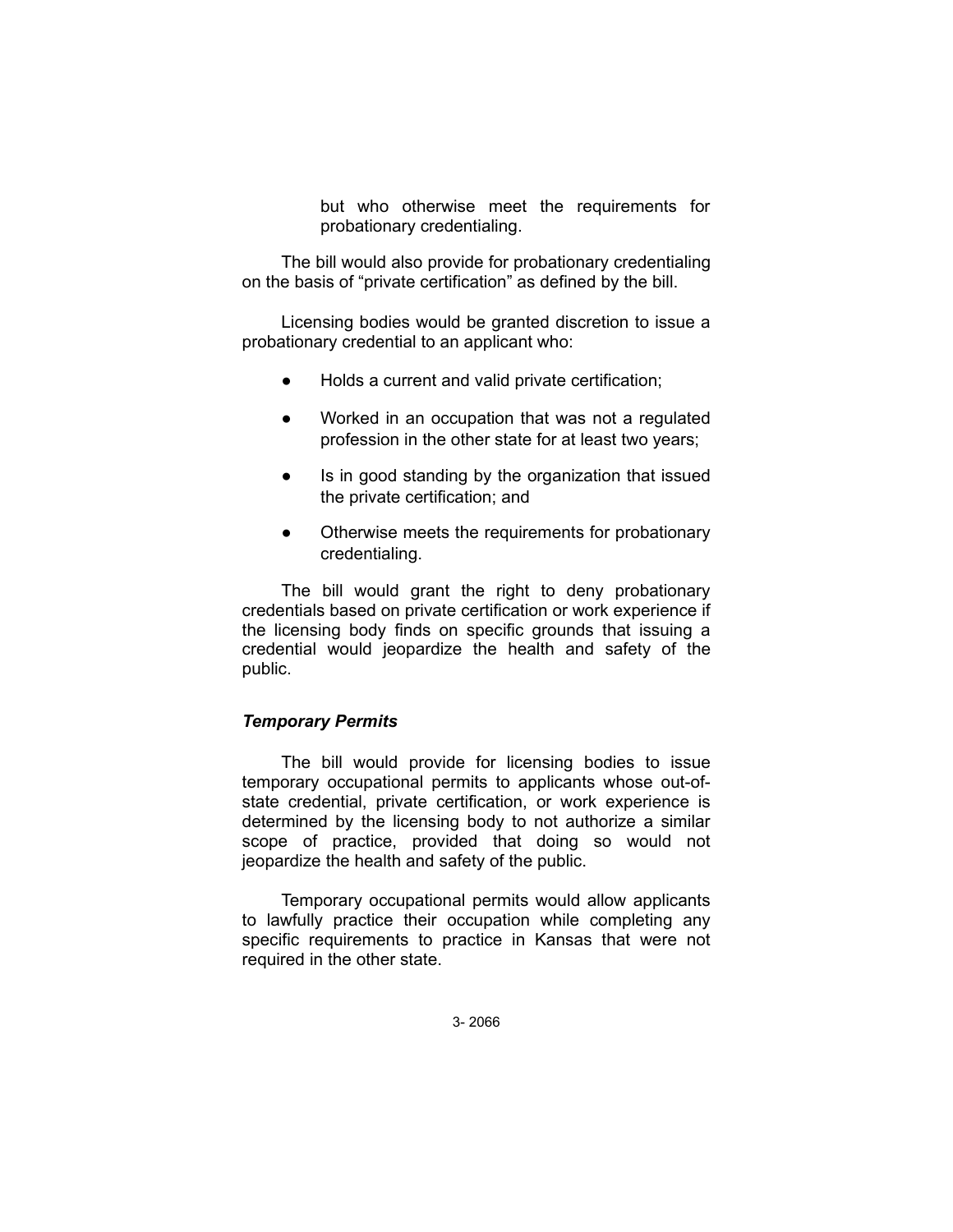Provided that an applicant meets all other qualifications:

- If the applicant is a military servicemember or spouse, a licensing body would be required to issue such permits, or
- If the applicant is not a military servicemember or spouse, a licensing body would have discretion to issue such permits.

## *State of Emergency Credentialing*

The bill would permit licensing bodies to grant temporary licenses to practice during a state of emergency declared by the Legislature, if the licensing body determines the applicant's qualifications are sufficient to protect the health and safety of the public.

### *Electronic Credentialing*

The bill would grant licensing bodies the ability to issue credentials that are valid for verification purposes when displayed electronically. Licensing bodies would be able to determine the format and requirements for the use of such credentials, including the use of third-party systems.

#### *General Provisions*

The bill would allow licensing bodies to allow an applicant who has not worked in their occupation for the preceding two years to complete additional testing, training, monitoring, or continuing education necessary to establish the applicant's ability to practice in a manner that protects the health and safety of the public. However, the bill would limit additional requirements to matters required by Kansas law that are materially different from the laws of the other state.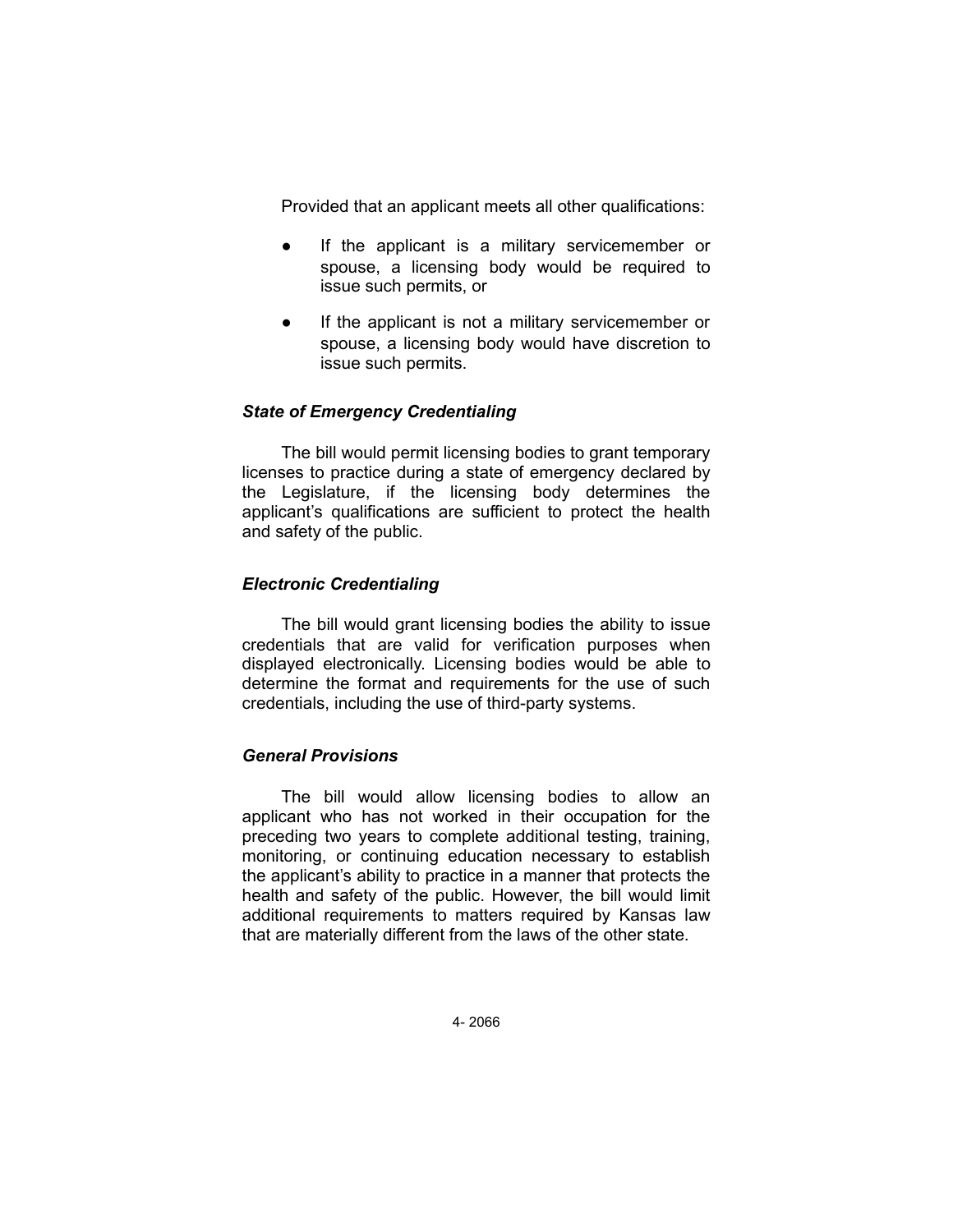The bill would not be construed to conflict with federal law, multi-state compact, rule, regulation, reciprocal, or other statutory provision, or to prohibit a licensing body from denying a credential based upon the possible endangerment of the public health and safety. The bill would require all proceedings to be conducted in accordance with the Kansas Administrative Procedure Act and would be reviewable under the Kansas Judicial Review Act.

The bill would specify the provisions of the bill shall not be construed to be in conflict with any applicable Kansas scope of practice limitation and Kansas scopes of practice would apply to applicants receiving credentials under the provisions of the bill.

The bill would apply to all licensing bodies except those relevant to the practice of law or the regulation of attorneys. The bill specifically names the following bodies that would be subject to the provisions of the bill:

- Abstracters' Board of Examiners;
- Board of Accountancy;
- Board of Adult Care Home Administrators;
- Secretary for Aging and Disability Services (with respect to KSA 65-5901, *et seq.* and KSA 65-6503, *et seq.*);
- Kansas Board of Barbering;
- Behavioral Sciences Regulatory Board;
- Kansas State Board of Cosmetology;
- Kansas Dental Board;
- State Board of Education;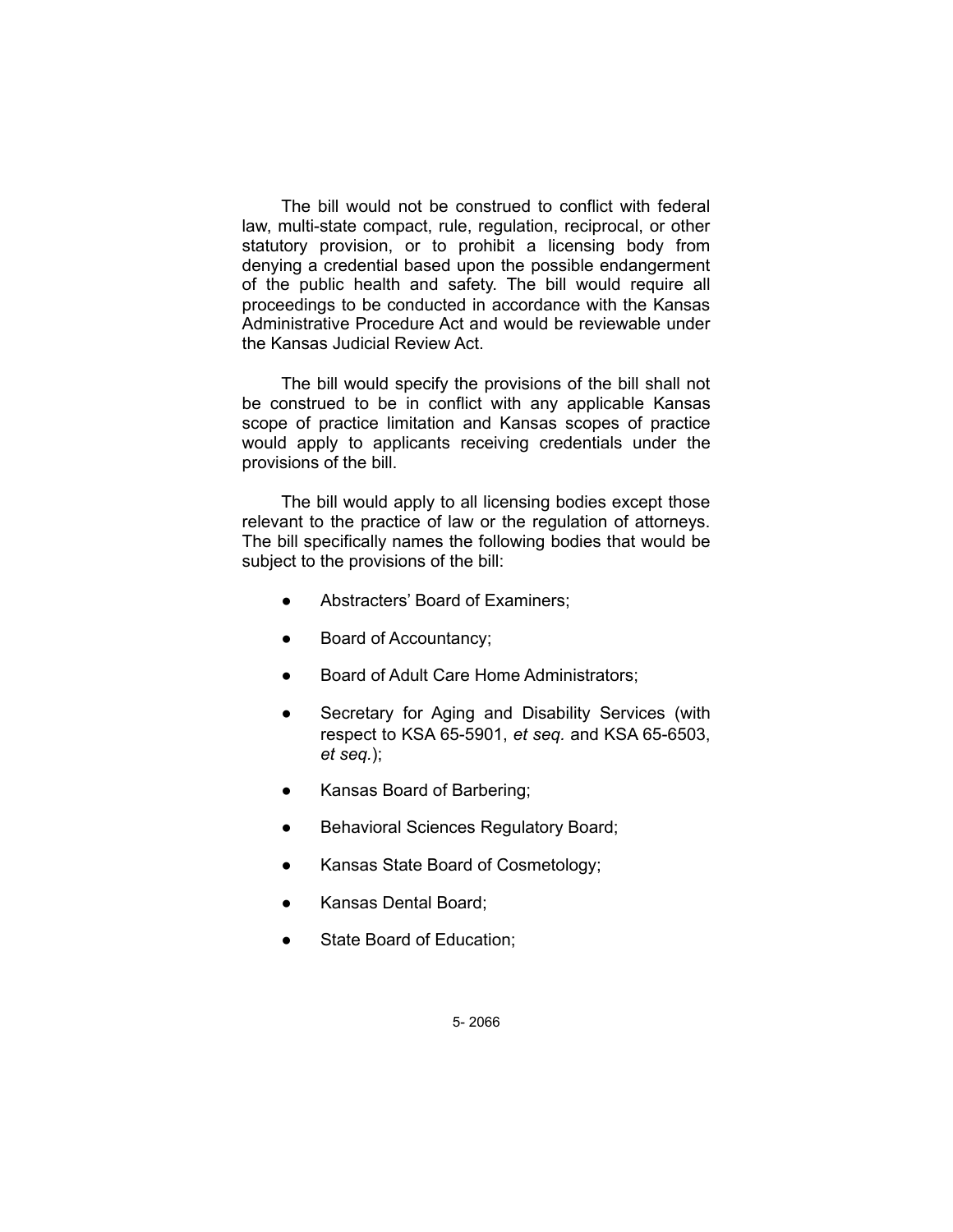- Kansas Board of Examiners in Fitting and Dispensing of Hearing Instruments;
- Board of Examiners in Optometry;
- State Board of Healing Arts, the Secretary of Health and Environment (with respect to KSA 82a-1201, *et seq.*);
- Commissioner of Insurance (with respect to KSA 40-241 and 40-4901, *et seq.*);
- State Board of Mortuary Arts;
- Board of Nursing;
- State Board of Pharmacy;
- Kansas Real Estate Commission;
- Real Estate Appraisal Board;
- State Board of Technical Professions; and
- State Board of Veterinary Examiners.

The State Board of Healing Arts would be permitted to deny a credential or temporary license to an applicant if it is determined the individual's qualifications are not substantially equivalent to those established by the Board. This exemption would also apply to the State Board of Technical Professions, provided that an applicant is seeking a credential to practice engineering.

Starting on July 1, 2021, each licensing body listed in the bill would annually report information to the Director of Legislative Research (Director) by August 31, which would allow for the analysis of applications by applicant type (*i.e.*, military servicemember, military spouse, or non-military) and the number of applications received, granted, denied, the average length of time between receipt of the application and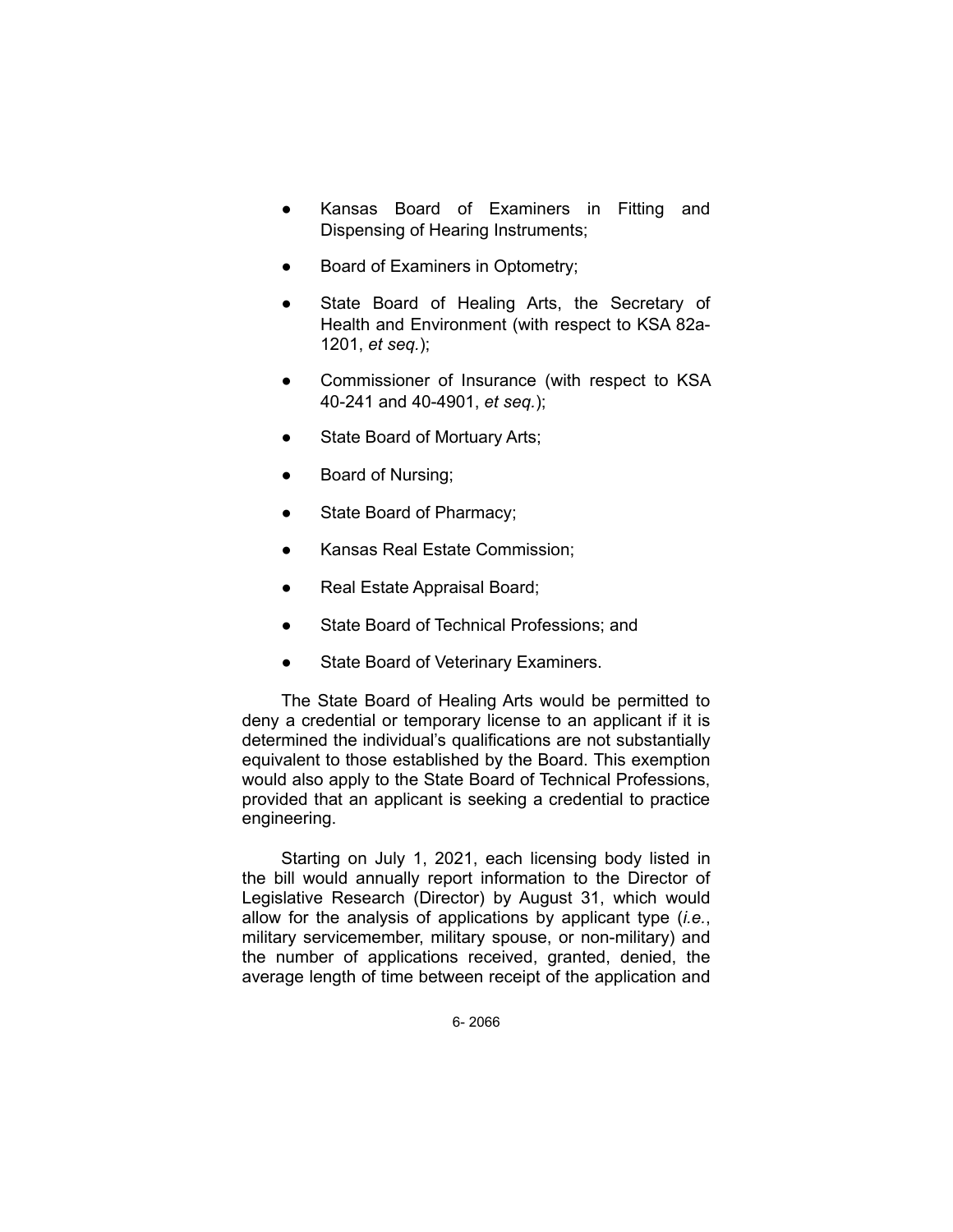the completion of the application, the average length of time between receipt of a complete application to the issuance of a credential (temporary or permanent), and identification by category of applicant in which the licensing body failed to meet the time limits specified in the bill and the reasons for the failure. Licensing bodies would be required to provide the information in a manner that would maintain applicants' confidentiality.

By January 15 of the succeeding year, the Director would report an analysis of the compilation to the Governor; the House Committee on Appropriations; the House Committee on Commerce, Labor and Economic Development; the Senate Committee on Commerce; and the Senate Committee on Ways and Means.

The bill would also make technical changes.

## **Background**

The bill was introduced by Representatives Croft, Owens, Proctor, Tarwater, Thomas, and Wasinger.

[*Note*: The bill is a modified version of 2020 HB 2506, which passed the House during the 2020 Session. Supplemental notes on 2020 HB 2506 include additional background on its history.]

## *House Committee on Commerce, Labor and Economic Development*

In the House Committee hearing, **proponent** testimony was submitted by Representative Croft and representatives of Americans for Prosperity-Kansas, Greater Kansas City Chamber of Commerce, Institute for Justice, Kansas Chamber of Commerce, Opportunity Solutions Project, Teladoc Health, United Women's Empowerment, and Wichita Regional Chamber of Commerce; and two private citizens.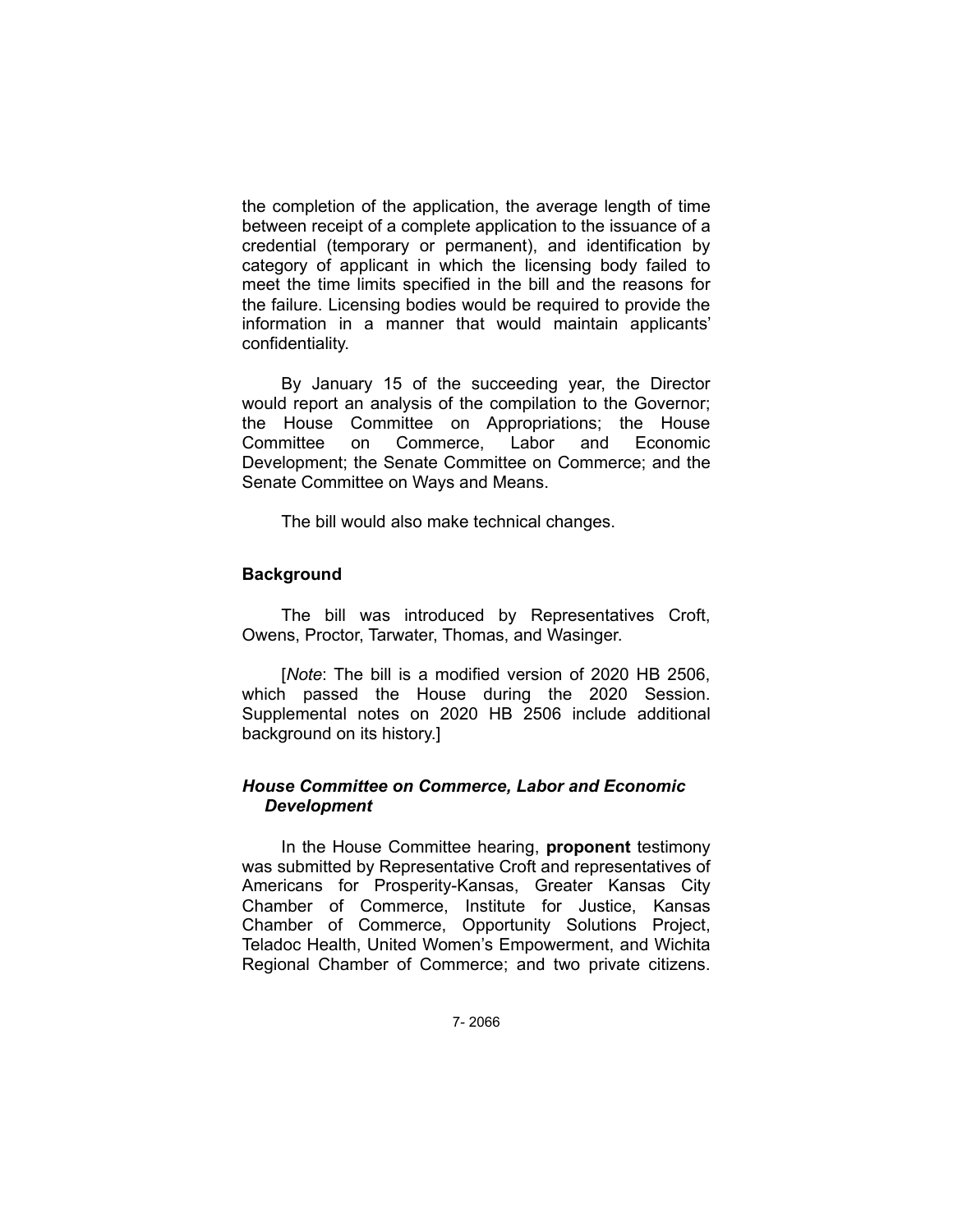Proponents of the bill indicated the expansion of expedited licensing would spur economic development by making it easier for people to move to Kansas to work.

Neutral testimony was provided by representatives of the Kansas Academy of Family Physicians, the Kansas Department of Commerce, the Kansas Medical Society, the Kansas Real Estate Commission, the Kansas Society of Professional Engineers, and the State Board of Healing Arts. These conferees noted concerns about a lack of clarity in certain provisions of the bill and potential unintended consequences if the bill is amended.

**Opponent** testimony was provided by a representative of the State Board of Technical Professions, who stated the bill would not adequately ensure the public safety of Kansans.

The House Committee recommended the bill as a substitute bill, which was modified from its form as introduced by adopting technical changes, clarifying definitions, removing a provision providing for credentialing for out-ofstate telemedicine practice, clarifying that the licensees under the bill would be limited to Kansas scopes of practice, and strengthening the ability that licensing bodies would have to deny credentials to protect public health and safety. A motion to amend the bill to include the State Board of Technical Professions in the exception given to the State Board of Healing Arts failed.

## *House Committee of the Whole*

The House Committee of the Whole adopted an amendment to the bill that would:

- Define "scope of practice," as described above;
- Requiring applications to include a signed affidavit stating application information is true and accurate;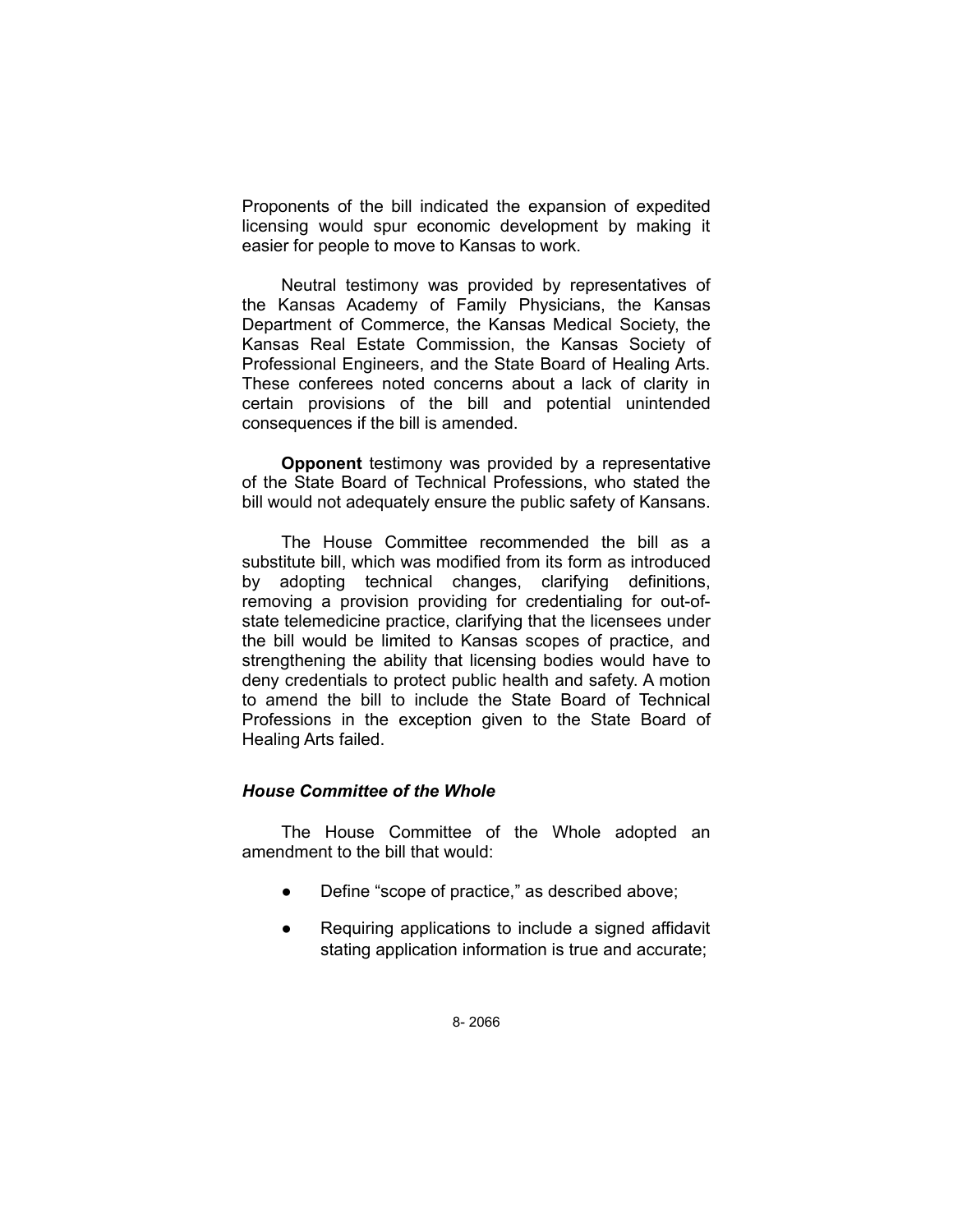- Permit licensing bodies to exercise discretion in granting probationary credentials;
- Permit licensing bodies to exercise discretion in granting temporary credentials to non-military servicemembers or spouses;
- Extend the exemption given to the State Board of Healing Arts to deny applications to the State Board of Technical Professions, provided the applicant seeks an engineering credential; and
- Make technical changes to the bill.

# **Fiscal Information**

According to the fiscal note prepared by the Division of the Budget on the bill, as introduced, the Board of Accountancy, the Kansas State Board of Cosmetology, and the Department of Health and Environment each indicated the bill would not have a fiscal effect on their respective agencies. The Kansas Insurance Department, the Kansas Board of Barbering, the State Board of Mortuary Arts, the Real Estate Appraisal Board, and the State Board of Technical Professions each indicate the bill would affect their budgets, but the fiscal effects cannot be estimated.

The following agencies indicate the bill would increase expenditures by the following estimated amounts:

- The Behavioral Sciences Regulatory Board would require a total of \$81,400 for 2.0 FTE positions and \$5,000 for operating costs from the Behavioral Sciences Regulatory Board Fee Fund in FY 2022;
- The State Department of Education would require \$65,000 from the State General Fund for 1.0 FTE position;